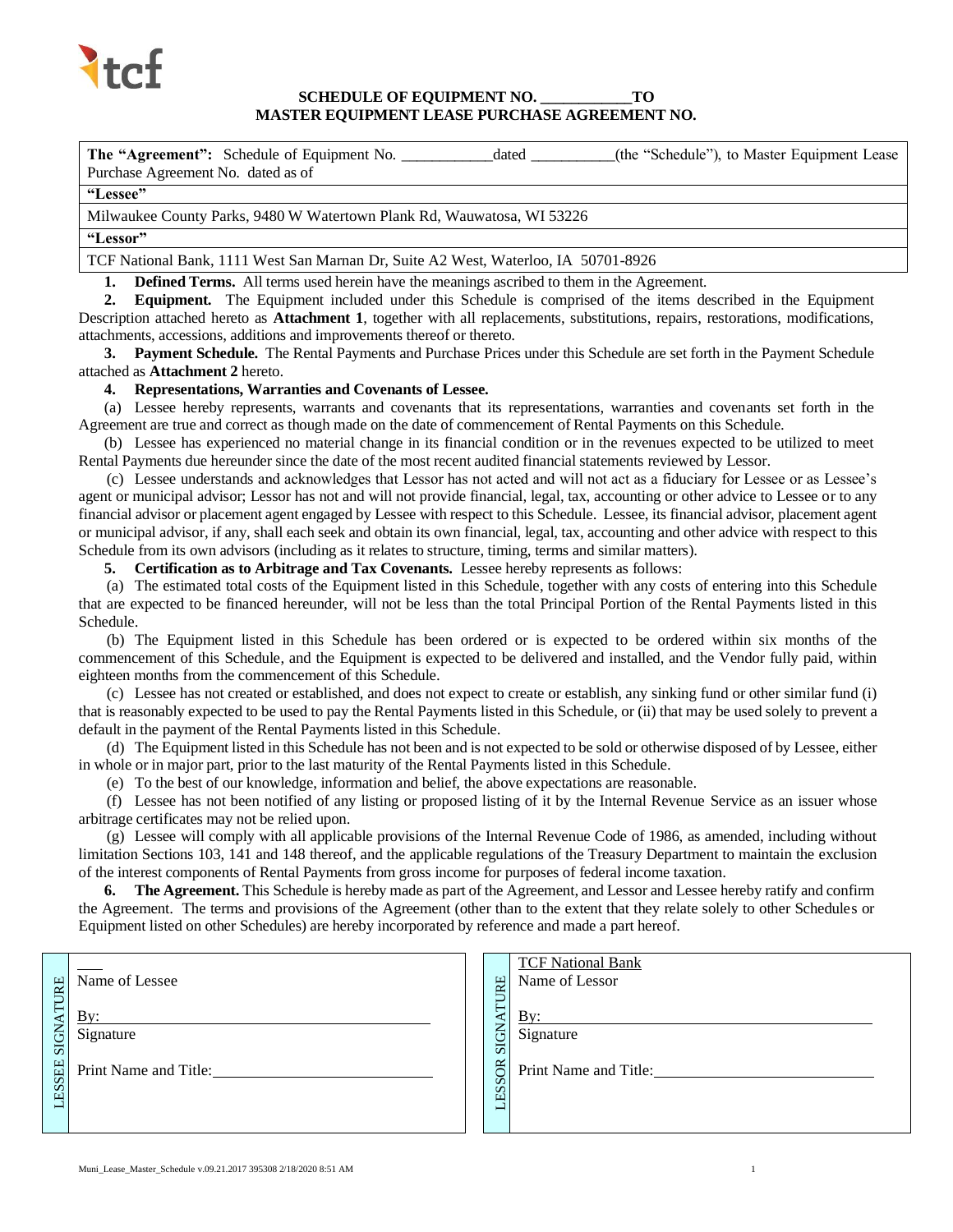

# **ATTACHMENT 1 TO SCHEDULE OFEQUIPMENT NO. \_\_\_\_\_\_\_\_\_\_\_TO MASTER EQUIPMENT LEASE PURCHASE AGREEMENT NO.**

# **EQUIPMENT DESCRIPTION**

| Description/Serial No./Model No.  | Location                 | <b>Total Cost</b>    |
|-----------------------------------|--------------------------|----------------------|
| (129) Cushman Hauler 1200 EFI     | Milwaukee County Zoo/    | See payment schedule |
|                                   | Various Milwaukee County |                      |
| (1) Cushman Shuttle 4 EFI         | Parks Locations          |                      |
| (1) Cushman Shuttle 6 EFI         |                          |                      |
| (7) Cushman Shuttle 2 EFI         |                          |                      |
| (3) Cushman Hauler 4x4 GAS 3 PASS |                          |                      |
| (11) EZGO TXT Freedom 2+2         |                          |                      |
|                                   |                          |                      |
|                                   |                          |                      |
|                                   |                          |                      |
|                                   |                          |                      |
|                                   |                          |                      |
|                                   |                          |                      |
|                                   |                          |                      |
|                                   |                          |                      |
|                                   |                          |                      |

This Equipment Description shall be deemed to be supplemented by the descriptions of the Equipment included in the certificates of acceptance and payment requests submitted pursuant to the escrow agreement, if any, entered into among Lessor, Lessee and the escrow agent named therein, which descriptions shall be deemed to be incorporated herein.

Lessee: By: \_\_\_\_\_\_\_\_\_\_\_\_\_\_\_\_\_\_\_\_\_\_\_\_\_\_ Print Name: \_\_\_\_\_\_\_\_\_\_\_\_\_\_

Title: \_\_\_\_\_\_\_\_\_\_\_\_\_\_\_\_\_\_\_\_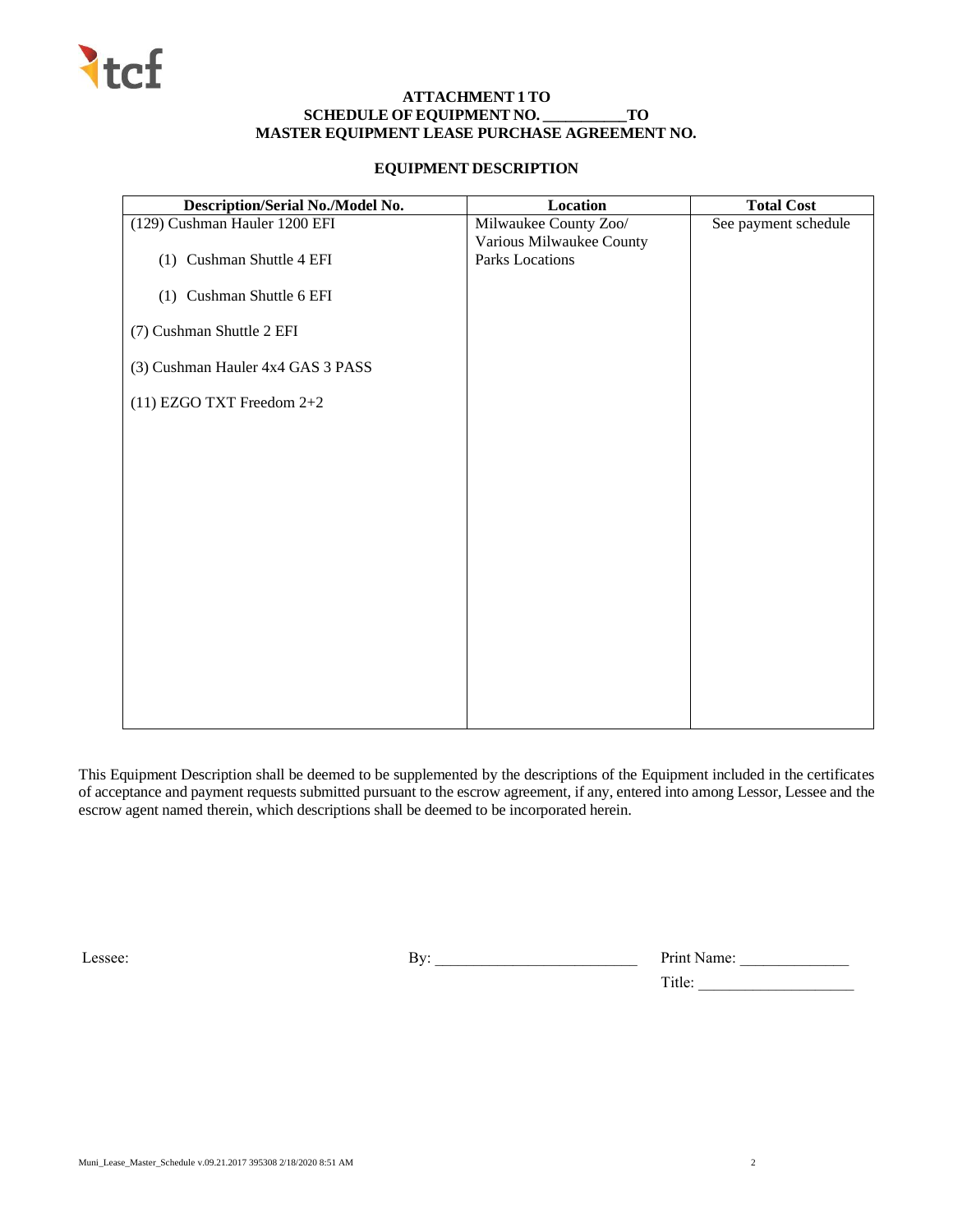### **ATTACHMENT 2 TO SCHEDULE OFEQUIPMENT NO. \_\_\_\_\_\_\_\_\_\_\_\_\_\_\_TO MASTER EQUIPMENT LEASE PURCHASE AGREEMENT NO.**

# **PAYMENT SCHEDULE**

Rental payments will be made in accordance with **Section 4.01** and this Payment Schedule.

| LESSOR:                    | <b>TCF National Bank</b> |
|----------------------------|--------------------------|
| LESSEE:                    | Milwaukee County Parks   |
| <b>COMMENCEMENT DATE*:</b> |                          |

INTEREST RATE: 3.9%

PAYMENT FREQUENCY: Annual

The first Rental Payment shall be due February 28, 2020, and subsequent Rental Payments shall be due as set forth below until paid in full.

|                | <b>Payment Number</b> | <b>Rental Payment</b> | <b>Interest</b><br><b>Portion</b> | <b>Principal</b><br><b>Portion</b> | <b>Purchase</b><br><b>Price</b> |
|----------------|-----------------------|-----------------------|-----------------------------------|------------------------------------|---------------------------------|
| 1              | February 28, 2020     | \$189,970.50          | \$1,244.10                        | \$188,726.40                       | \$869,773.60                    |
| 2              | February 28, 2021     | \$189,970.50          | \$34,630.75                       | \$155,339.75                       | \$714,433.85                    |
| 3              | February 28, 2022     | \$189,970.50          | \$28,366.41                       | \$161,604.09                       | \$552,829.76                    |
| $\overline{4}$ | February 28,2023      | \$189,970.50          | \$21,949.96                       | \$168,020.54                       | \$384,809.22                    |
| 5              | December 28, 2023     | \$397,500.00          | \$12,690.78                       | \$384,809.22                       | \$0                             |

\_\_\_\_\_\_\_\_\_\_\_\_\_\_\_\_\_\_

Lessee: Milwaukee County Parks By: Print Name: Print Name:

Title:

Lessee hereby authorizes Lessor to fill in the Commencement Date based on the earlier of the date that Lessor disburses funds to the Vendor of the Equipment following receipt of Lessee's executed acceptance certificate, or the date on which Lessor deposits funds for the purchase of the Equipment with an escrow agent.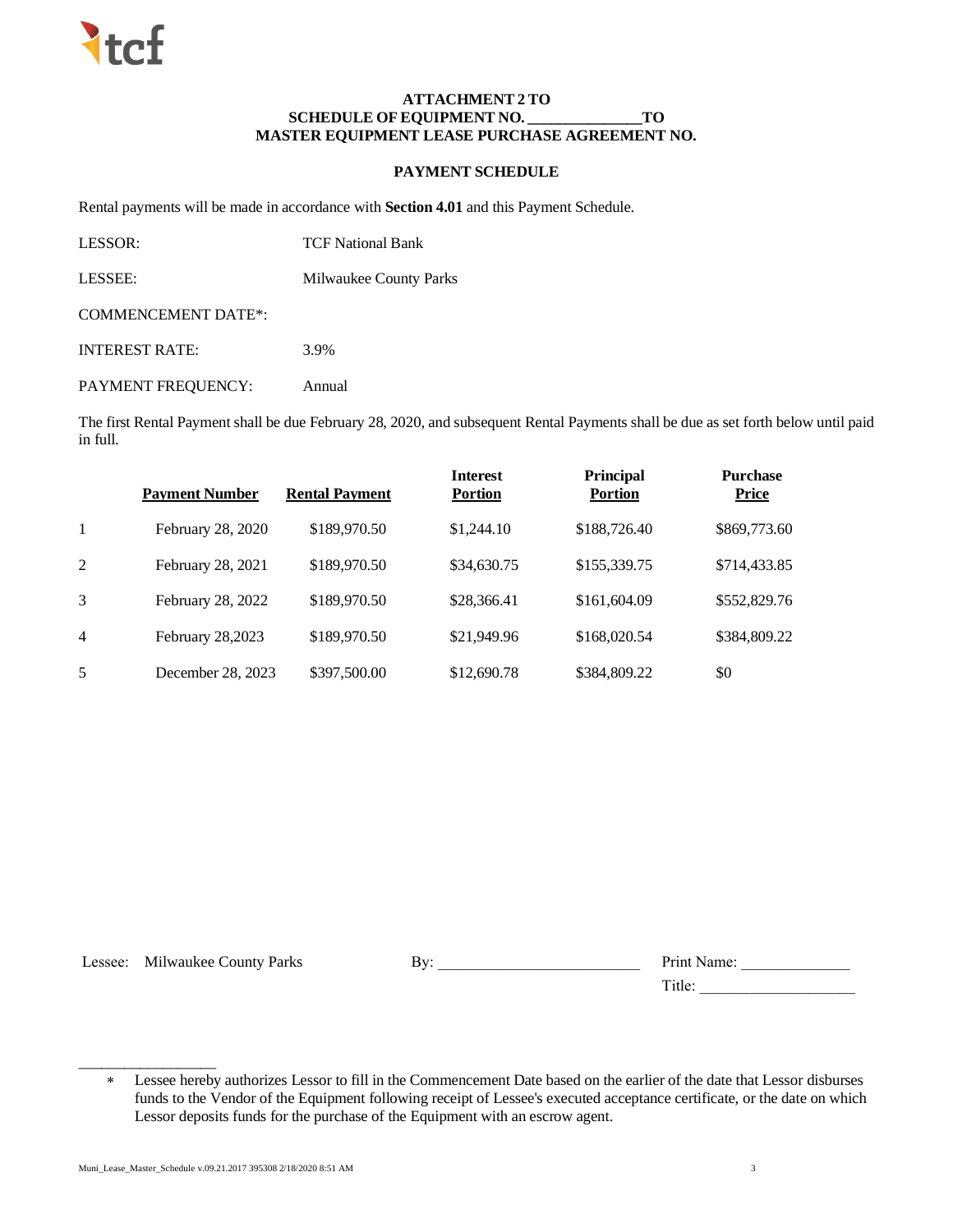

# **LESSEE'S CLOSING CERTIFICATE TO SCHEDULE OF EQUIPMENT NO. \_\_\_\_\_\_\_TO MASTER EQUIPMENT LEASE PURCHASE AGREEMENT NO.**

The "Agreement": Schedule of Equipment No. \_\_\_\_\_\_\_\_dated \_\_\_\_\_\_\_\_(the "Schedule"), to Master Equipment Lease Purchase Agreement No. dated as of **"Lessee"** Milwaukee County Parks, 9480 W Watertown Plank Rd, Wauwatosa, WI 53226 **"Lessor"** TCF National Bank, 1111 West San Marnan Dr, Suite A2 West, Waterloo, IA 50701-8926

I, the undersigned, the duly appointed, qualified and acting Director of Procurement of the above-captioned Lessee, do hereby certify as of \_\_\_\_\_\_\_\_\_\_\_\_\_\_\_\_\_, 20\_\_, as follows:

(1) Lessee did, by appropriate official approval, in accordance with all requirements of law, approve and authorize the execution and delivery of the above-referenced Agreement and the related escrow agreement, if any, on its behalf by the following named representatives of Lessee:

Title **Printed Name** Signature Guy Smith Director, Parks

(2) The above-named representatives of Lessee held at the time of such authorization and holds at the present time the office designated above and the signature set forth opposite his or her name is the true and correct specimen of his or her genuine signature.

(3) The authorization was completed by appropriate official approval and that the action approving the Agreement and authorizing the execution thereof has not been altered or rescinded.

(4) No event or condition that constitutes, or with the giving of notice or the lapse of time or both would constitute, an Event of Default (as such term is defined in the Agreement) exists at the date hereof.

(5) All insurance required in accordance with the Agreement is currently maintained by Lessee.

(6) Lessee has, in accordance with the requirements of law, fully budgeted and appropriated sufficient funds for the current fiscal year to make the Rental Payments scheduled to come due during the Original Term and to meet its other obligations for the Original Term (as such terms are defined in the Agreement), and such funds have not been expended for other purposes.

(7) There is no proceeding pending or threatened in any court or before any governmental authority or arbitration board or tribunal that, if adversely determined, would adversely affect the transactions contemplated by the Agreement or the interest of Lessor or its assigns, as the case may be, in the Equipment.

(8) The Equipment has not been the subject of a referendum that failed to receive the approval of the voters of Lessee within the preceding four years.

(9) This Agreement is hereby NOT designated as a qualified tax-exempt obligation" as defined in Section 265(b)(3)(B) of the Internal Revenue Code.

(10) The Equipment is located at the following address: Various Milwaukee County Parks locations and the Milwaukee County Zoo.

(11) The Equipment is located in the following county: Milwaukee

(12) The correct billing address for Rental Payments is as follows:

Street Address: 9480 W. Watertown Plank Rd. Wauwatosa, WI 53226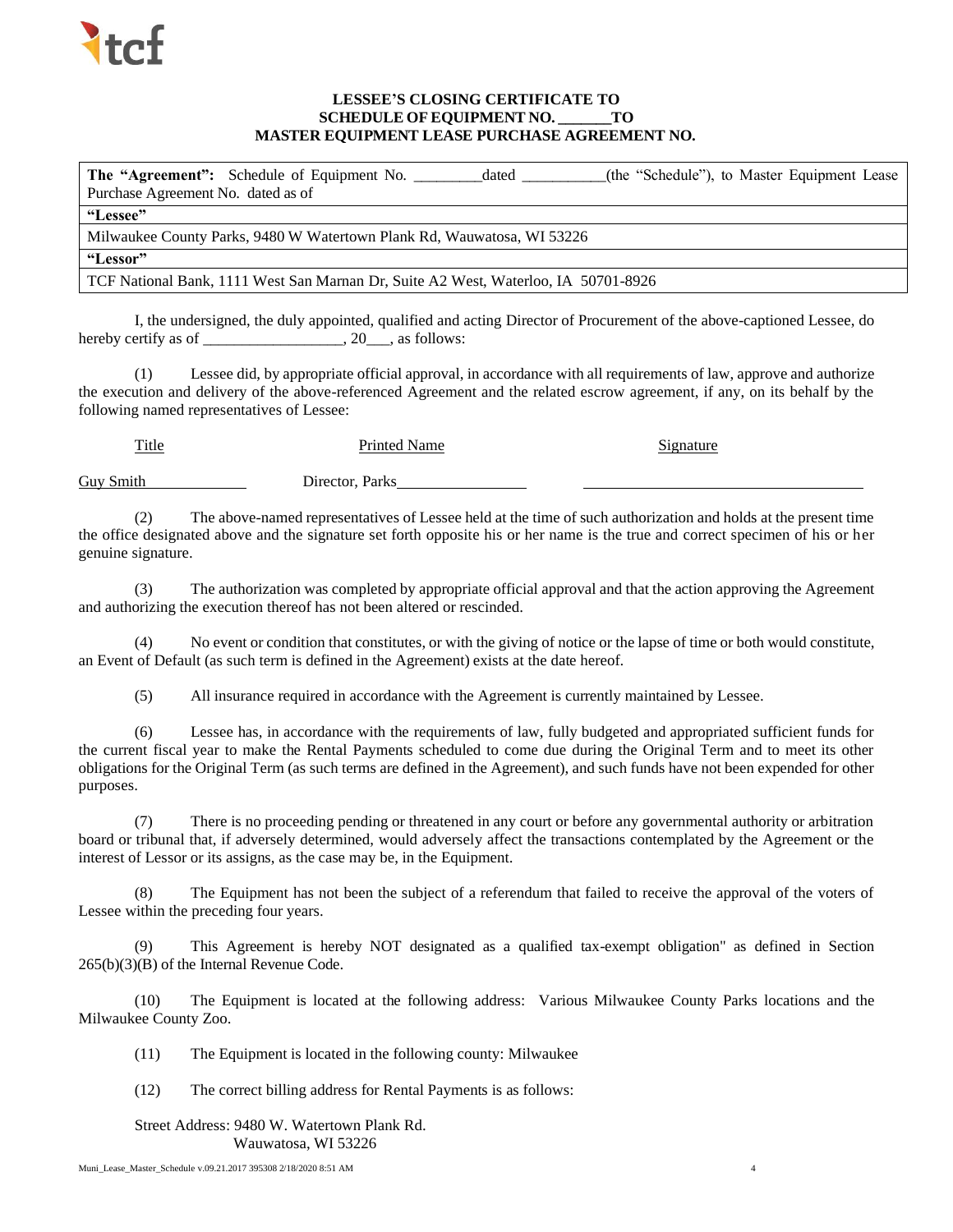Phone: (414) 257-7275 Email: jon.canavan@milwaukeecountywi.gov Attention: Jon Canavan

(13) The contact information of person responsible for preparing and filing Lessee's Form 8038-G or 8038-GC is as follows:

Name: Milwaukee County Office of the Comptroller Street Address: 901 N. 9th Street, Room 301 Milwaukee, WI 53233

Phone: (414) 278-3001 Email: justin.rodriguez@milwaukeecountywi.gov

 $(14)$  Lessee's Tax ID number is: \_\_39-6005720\_

**IN WITNESS WHEREOF,** I hereunto set my hand and the seal of the governing body of Lessee the day and year first above written.

Signature of Clerk or Secretary

Patrick Lee, Director of Procurement\_\_\_\_\_\_\_\_ Printed Name of Clerk or Secretary

\_\_\_\_\_\_\_\_\_\_\_\_\_\_\_\_\_\_\_\_\_\_\_\_\_\_\_\_\_\_\_\_\_\_\_\_\_\_\_\_\_\_\_\_\_\_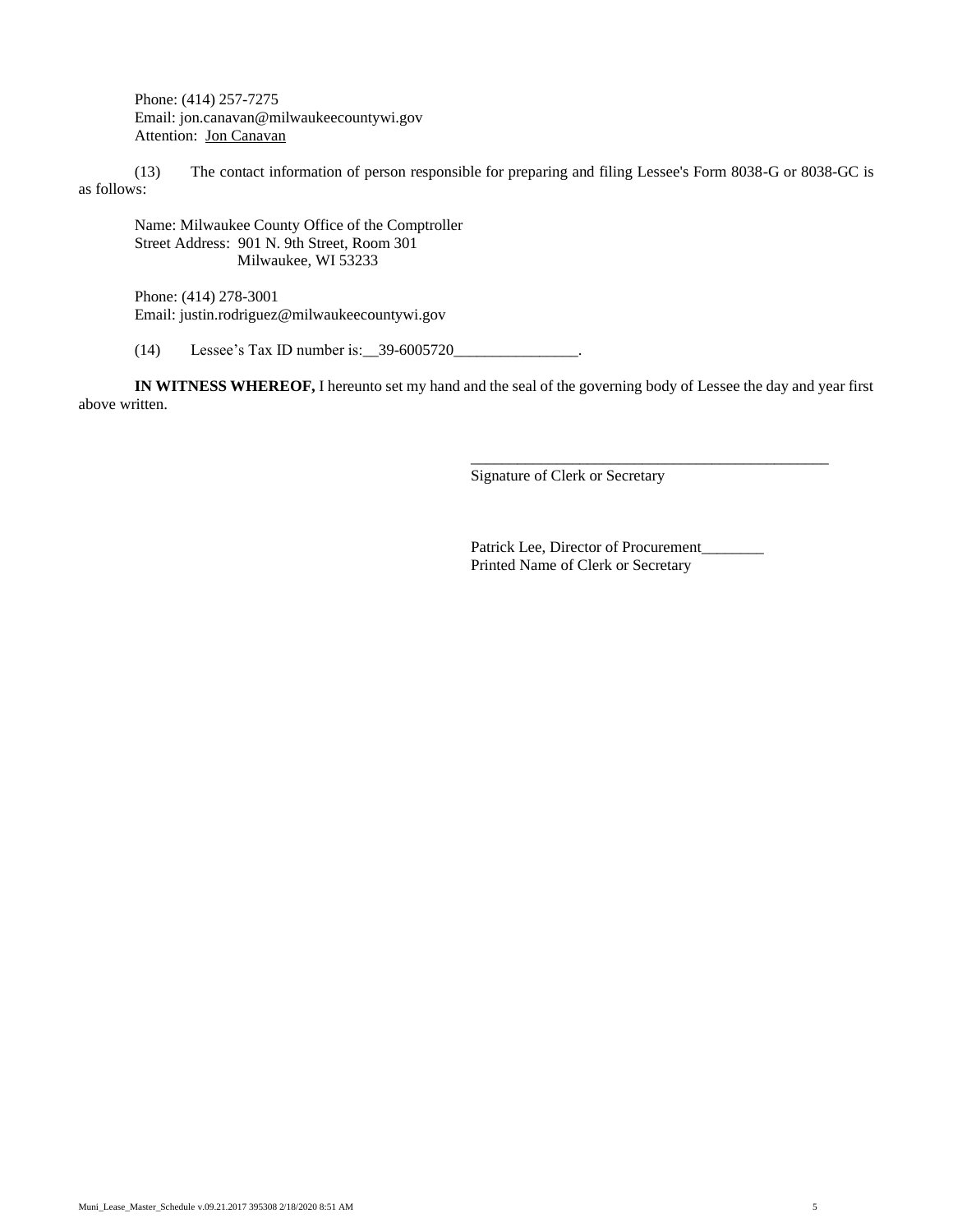

# **LESSEE'S PAYMENTINSTRUCTIONS AND ACCEPTANCE CERTIFICATE TO SCHEDULE OFEQUIPMENT NO. \_\_\_\_\_\_\_\_\_\_\_\_\_\_ TO MASTER EQUIPMENT LEASE PURCHASE AGREEMENT NO.**

| <b>The "Agreement":</b> Schedule of Equipment No.<br>Lease Purchase Agreement No. dated as of | dated | (the "Schedule"), to Master Equipment |
|-----------------------------------------------------------------------------------------------|-------|---------------------------------------|
| "Lessee"                                                                                      |       |                                       |
| Milwaukee County Parks, 9480 W Watertown Plank Rd, Wauwatosa, WI 53226                        |       |                                       |
| "Lessor"                                                                                      |       |                                       |
| TCF National Bank, 1111 West San Marnan Dr. Suite A2 West, Waterloo, IA 50701-8926            |       |                                       |
|                                                                                               |       |                                       |

# Ladies and Gentlemen:

In accordance with the Agreement, the undersigned Lessee hereby certifies and represents to, and agrees with, Lessor as follows:

(1) Lessee has reviewed and approved the invoice(s) referenced in the table below. Pursuant to the Agreement, Lessee hereby irrevocably authorizes and requests Lessor to make payment of the invoice(s) to the vendor(s), licensor(s) or designee(s) of licensor(s) of the Equipment. Lessee agrees that all terms and conditions of the Lease are in full force and effect and Lessee shall make all payments when and as required thereby.

| Payee     | Invoice Number | Amount |
|-----------|----------------|--------|
|           |                |        |
|           |                |        |
|           |                |        |
| $\bullet$ |                | \$0.00 |
|           |                |        |
|           |                |        |
|           | Total          | \$0.00 |

(2) All of the Equipment has been, or if this Lease includes an escrow agreement, all of the Equipment will be, delivered, installed and accepted, and is located at the following address:.

(3) Lessee has conducted such inspection and/or testing of the Equipment as it deems necessary and appropriate and hereby acknowledges that it accepts the Equipment for all purposes, except that if this Lease includes an escrow agreement, Lessee will conduct such inspection and/or testing of the Equipment prior to authorizing disbursement from the escrow fund for such Equipment.

(4) Lessee is currently maintaining, or if this Lease includes an escrow agreement, prior to Lessee's receipt of any Equipment, Lessee will maintain, the insurance coverage required by **Section 7.02** of the Agreement.

(5) No event or condition that constitutes, or with notice or lapse of time, or both, would constitute, an Event of Default (as defined in the Agreement) exists at the date hereof.

(6) We acknowledge that Lessor is neither the vendor nor manufacturer or distributor of the Equipment and has no control, knowledge or familiarity with the condition, capacity, functioning or other characteristics of the Equipment.

(7) The serial number for each item of Equipment that is set forth in the applicable Schedule is correct.

DATED:

Lessee: Milwaukee County Parks By: Guy Smith

| Print Name:     |  |
|-----------------|--|
| Title: Director |  |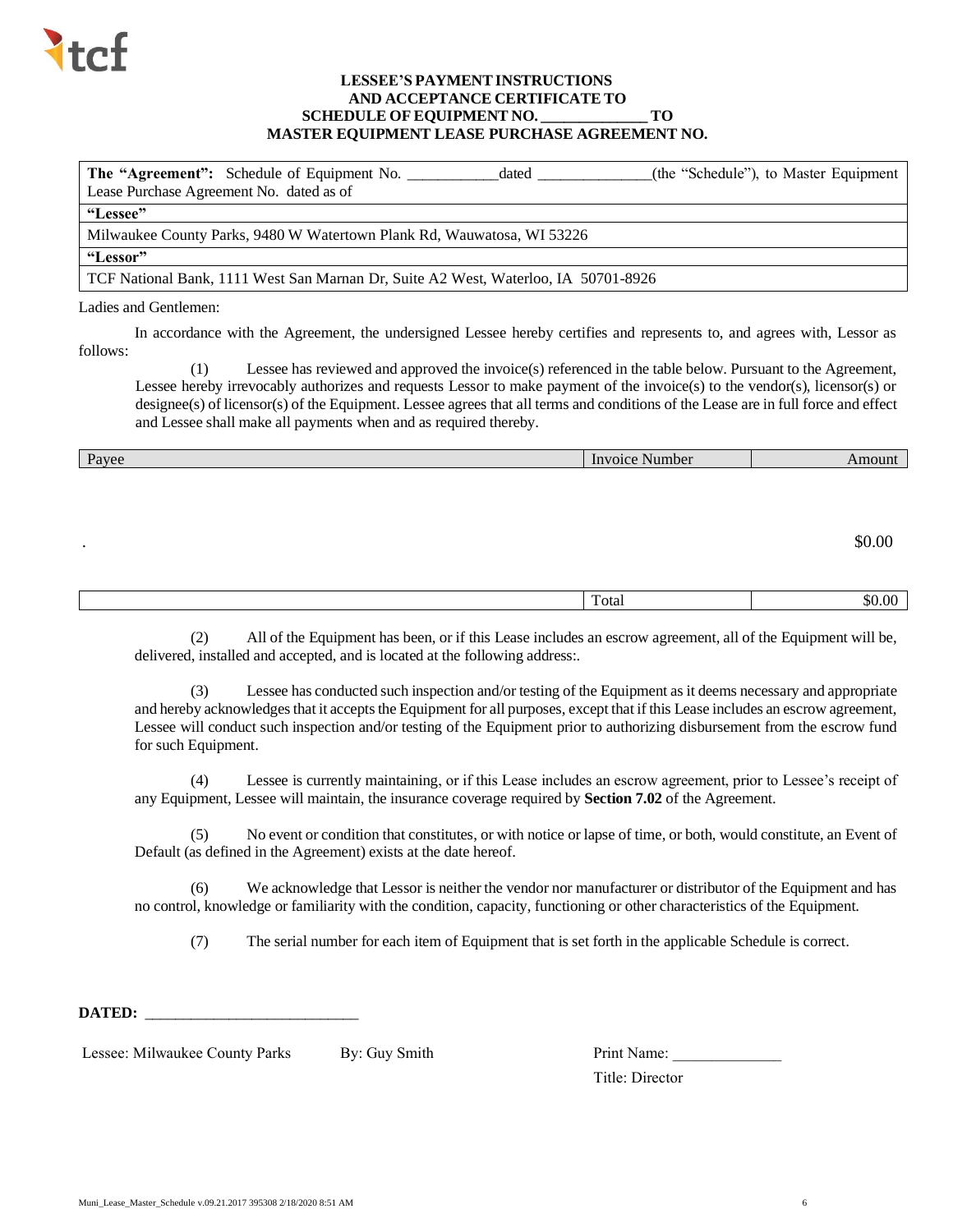

# **ESSENTIAL USE CERTIFICATE TO SCHEDULE OFEQUIPMENT NO. \_\_\_\_\_\_\_\_\_\_\_\_TO MASTER EQUIPMENT LEASE PURCHASE AGREEMENT NO.**

\_\_\_\_\_\_\_\_\_\_\_\_\_\_\_\_\_\_\_

**The "Agreement":** Schedule of Equipment No. \_\_\_\_\_\_\_\_\_\_dated \_\_\_\_\_\_\_\_\_\_(the "Schedule"), to Master Equipment Lease Purchase Agreement No. dated as of **"Lessee"** Milwaukee County Parks, 9480 W Watertown Plank Rd, Wauwatosa, WI 53226 **"Lessor"** TCF National Bank, 1111 West San Marnan Dr, Suite A2 West, Waterloo, IA 50701-8926

I, Guy Smith, a duly elected, appointed, or designated representative of Milwaukee County Parks ("Lessee"), am qualified to answer the questions set forth below regarding the Equipment to be acquired by Lessee in connection with the above-referenced Agreement:

1. *What is the specific use of the Equipment?*

The equipment will be used to transport people and do ground work throughout the Milwaukee County Parks (the "Parks") and at the Milwaukee County Zoo (the "Zoo").

2. *What increased capabilities will the Equipment provide?*

The equipment will allow the Parks and Zoo to work more efficiently and provide the taxpayers quality amenities.

3. *Why is the Equipment essential to your ability to deliver governmental services?*

Without the equipment, the Parks and Zoo would not be able to provide safe and functional spaces.

4. *Does the Equipment replace existing equipment? (If so, please explain why you are replacing the existing equipment)*

Yes, the equipment replaces existing equipment we used pursuant to a lease that expired.

5. *Why did you choose this specific Equipment?*

The equipment meets the needs specified in our RFP.

6. *For how many years do you expect to utilize the Equipment?*

Four years.

7. *What revenue source will be utilized to make Rental Payments due under the Agreement?*

General fund.

Lessee: Milwaukee County Parks By: Guy

Smith\_\_\_\_\_\_\_\_\_\_\_\_\_\_\_\_\_\_\_\_\_\_\_\_\_\_

Print Name:

Title: Director